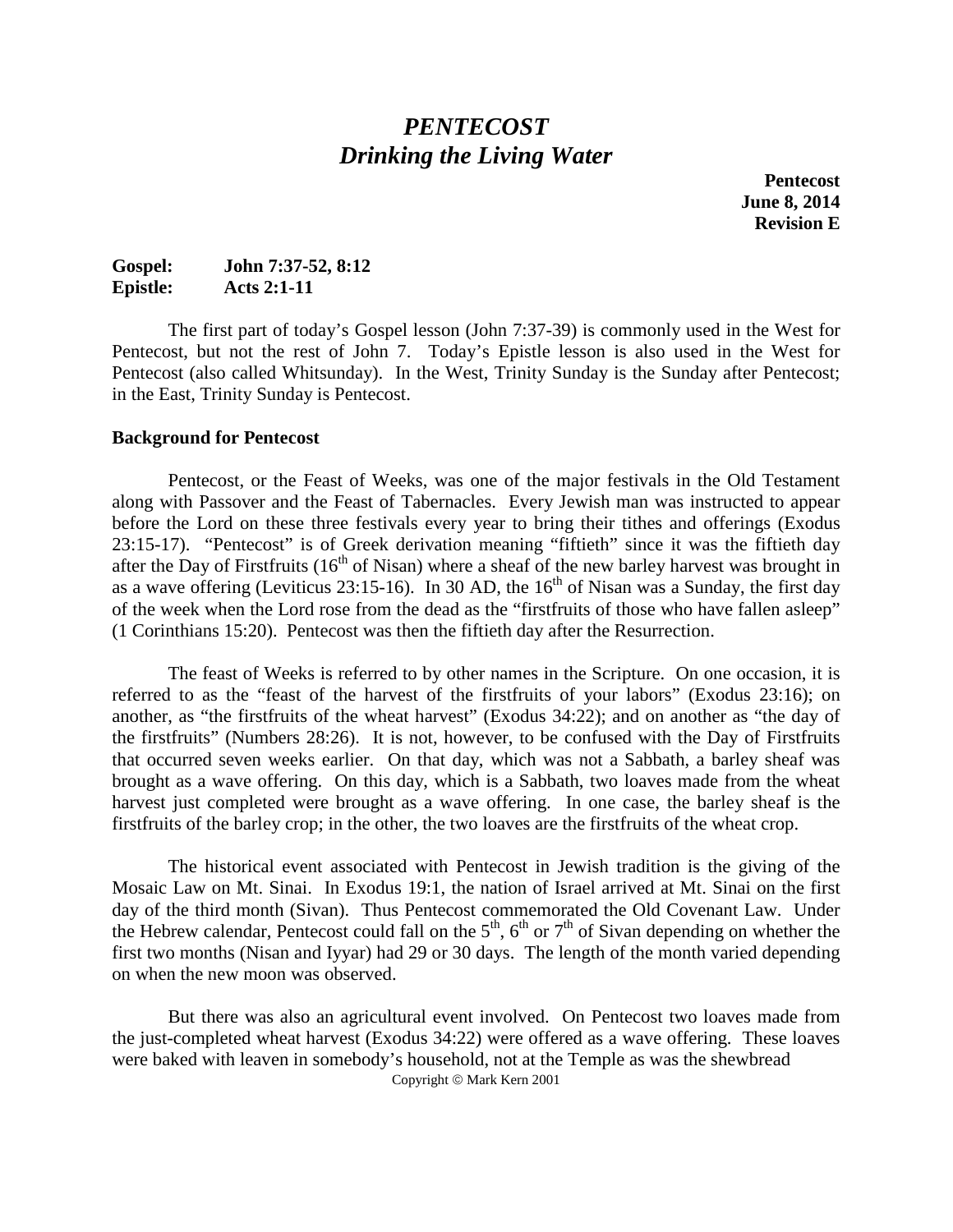(1 Chronicles 9:31, 32). Thus, these loaves are different from the unleavened bread eaten during the Passover festival. The meaning of these two loaves is that both Jews and Gentiles are to be partakers of the New Covenant. They are not the elite, or even of a special tribe (the tribe of Levi), but can be uneducated men" (Acts 4:13). Since leaven represents sin (1 Corinthians 5:6- 8), this New Covenant is a treasure in earthenware vessels (2 Corinthians 4:7). And just as the Holy Spirit – which is the New Covenant – was poured out on the 120 at Pentecost, 30 AD, so the Holy Spirit was later poured out on:

- An extended group of disciples (Acts 4:31)
- The Samaritans responding to Deacon Philip (Acts 8:14-17)
- Cornelius and the Gentiles in Caesarea (Acts 10:44-46)
- Twelve of John the Baptist's disciples (Acts 19:1-7).

#### **Gospel: John 7:37-52, 8:12**

The Gospel lesson begins with a reference to an event that occurred during the Feast of Tabernacles. Whereas Passover refers to repentance, baptism and resurrection, and Pentecost refers to the giving of the Holy Spirit; Tabernacles refers to the Kingdom of God in all its glory. The Feast of Tabernacles took place from the 15<sup>th</sup> to the 22<sup>nd</sup> of the seventh month (Tishri) and the first and last days were Sabbaths. In the Gospel lesson, the "last day, that great day of the feast" (John 7:37) was the  $22<sup>nd</sup>$  of Tishri. This was also the eighth day of the feast and represented the Kingdom of God stretching into eternity.

Part of the  $8<sup>th</sup>$  day Sabbath was a procession from the pool of Siloam (the drinking water supply of Jerusalem) with a pitcher of water and pouring the water as a libation (or drink offering) at the Temple. This was to commemorate the water flowing from the rock which Moses struck in the desert (Exodus 17:1-7). This is the backdrop for Jesus' announcement in the Gospel lesson: "If anyone thirsts, let him come to Me and drink" (John 7:37). Of course, Jesus is referring to the Holy Spirit as mentioned in v.39. Jesus had used a similar illustration of drinking "living water" in His conversation with Photina, the Samaritan woman at the well in Sychar (John 4:10-15).

The connection of the pouring of the water to commemorate Moses' striking the rock must have developed after the return from the Babylonian captivity, since nothing is mentioned regarding this in the Pentateuch. Also, Moses struck the rock during the second month (Iyyar) on the way to Sinai prior to Pentecost, not during the seventh month.

The meaning of the Feast of Tabernacles (i.e. the Kingdom of God in Glory) was generally known to the ancient Rabbis. Simeon, Anna and Joseph of Arimathea are mentioned as looking for this (Luke 2:25, 2:38, 23:51). Old Testament prophecy spoke about how the Spirit of God will be poured out in those days. For example, two readings currently used in the Orthodox Church for Vespers preceding Pentecost are: Joel 2:23-32 and Ezekiel 36:24-28. These speak of the Spirit of God being poured out in the last days and are discussed in more detail under the Epistle lesson.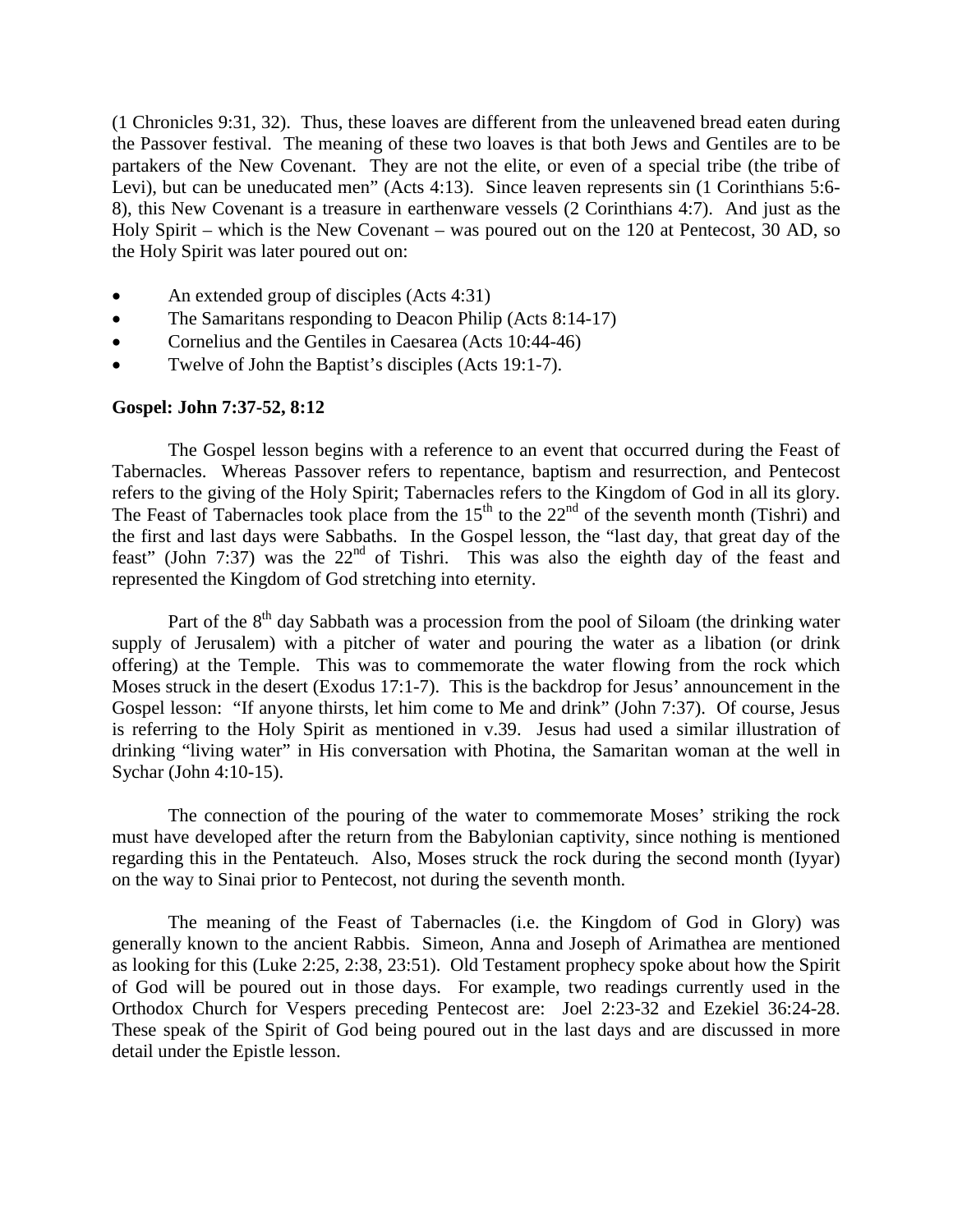Jesus also proclaimed, "He who believes in Me, as the Scripture has said, out of his heart will flow rivers of living water" (v.38). To see this in the Old Testament requires some insight and illumination. Isaiah spoke about "joyously drawing water from the springs of salvation" (Isaiah 12:3); "I will pour out My Spirit on your offspring" (Isaiah 44:3); and "Everyone who thirsts, come to the waters" (Isaiah 55:1). But all these speak of His people receiving the living water, nothing about the living water coming out of their hearts.

If we put these passages from Isaiah together with two of the readings from Pentecost Vespers, we get the connection. Joel had prophesied that the Lord will "pour out His Spirit on all mankind; and your sons and daughters will prophesy, your old men will dream dreams, your young men will see visions" (Joel 2:28). An example of this occurred in another of the readings for Pentecost Vespers. The Lord commanded Moses to choose seventy elders and gather them around the tent of meeting. Then He took of the Spirit which was upon Moses and placed Him upon the Seventy; the Seventy then began to prophesy (Numbers 11:16-17, 24-25). If the living water is the Holy Spirit (John 7:38-39), then the living water flowing out of the hearts of His people represents the words and deeds of the Holy Spirit proceeding from Christ-centered activity.

In this regard, John Chrysostom pointed out that the coming of the Spirit at Pentecost was different than the sending of the Twelve (and the Seventy) out two by two. In sending them out two by two, the Scripture does not say that He gave them the Holy Spirit. It says that He gave them power and authority to do what they did (Mark 6:7, Luke 9:1, 19). The Prophets, on the other hand, had the Gift that was of the Holy Spirit. However, the Prophets were not able to impart the Holy Spirit to others as the Twelve did after Pentecost (Homily li on John 7).

Another tradition that developed after the return from the Babylonian captivity was a particularly joyful feasting during the Feast of Tabernacle. Many oil lamps were made using as wicks pieces of cast-off clothing of the priests. (This means that the wicks had already been consecrated). These lamps illumined the entire city while the Levites chanted the 15 songs of degrees (Psalms 120-134) accompanied by stringed instruments, cymbals, flutes, etc. There would be dancing in the courtyard of the women all night long. With the illumination of these lamps as a background, Jesus made another announcement recorded in the Gospel lesson: "I am the light of the world. He who follows Me shall not walk in darkness, but have the light of life" (John 8:12).

These announcements made by Jesus created quite a controversy. Prior to the Gospel reading (v.32) the Pharisees had heard the crowd buzzing about what Jesus had been doing, "When the Christ comes, will He do more signs than these which this Man has done?" So the Pharisees sent attendants from the Temple to seize Jesus. But they returned empty handed (v.45). When asked why they hadn't brought Jesus they replied, "No man ever spoke like this Man!" (v.46).

Some from the crowds and from the Pharisees argued that Jesus couldn't be the Christ, since the Christ was supposed to come from Bethlehem, not Galilee. Apparently they presumed that Jesus was born in Galilee, not realizing that He grew up in Galilee because of murder plots by Herod.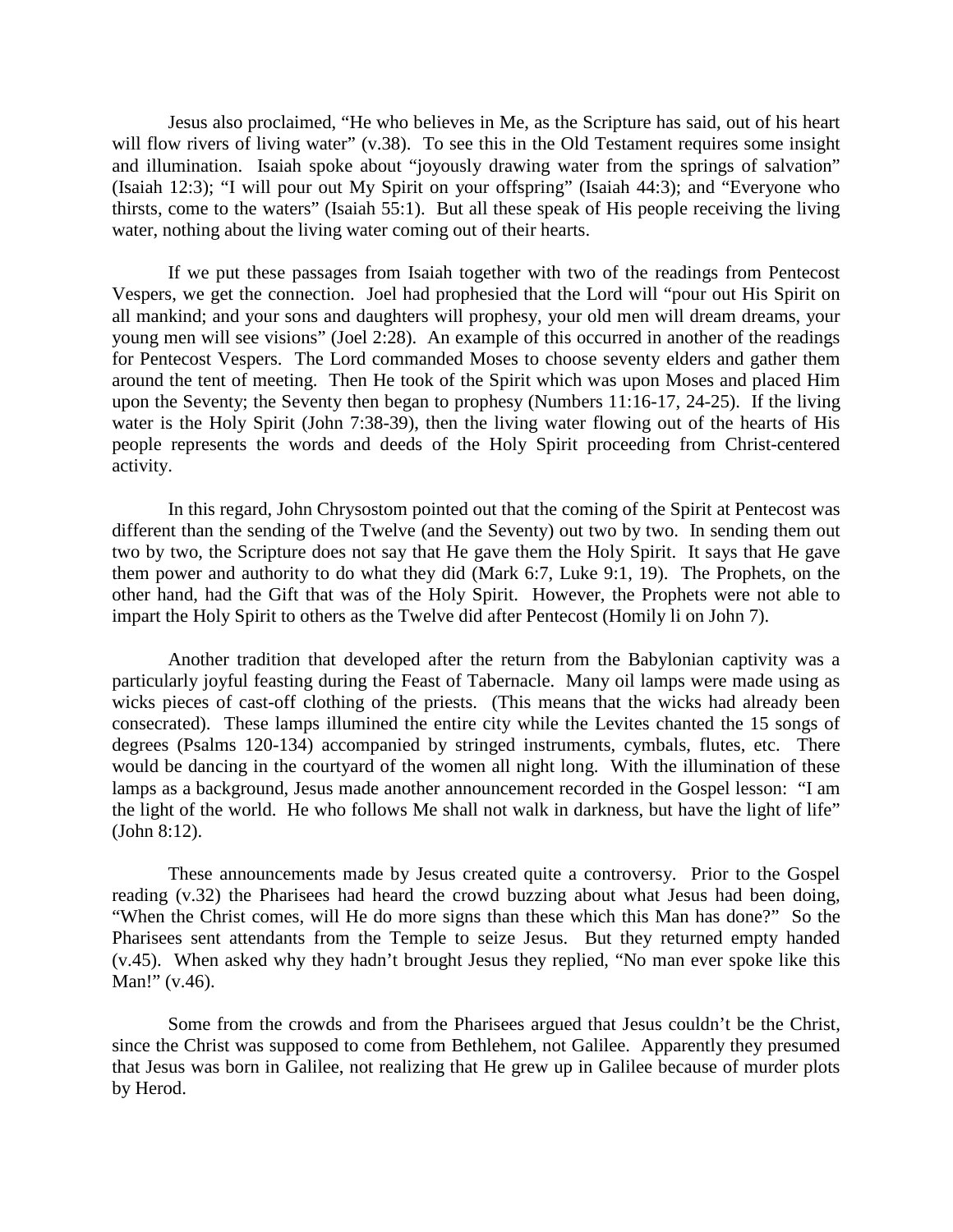As we saw two weeks ago in the Sunday of the Blind Man, Nicodemus is in the center of some of these disputes over Jesus. Here (vv.50-51), Nicodemus merely pointed out that the Mosaic Law does not judge a man before it hears him out. However, Nicodemus was shouted down and accused of being a Galilean also. The other Pharisees claimed that no prophet had arisen out of Galilee. They had conveniently forgotten that the Prophet Jonah came from Gath Hepher, about three miles from Nazareth (2 Kings 14:25). Thus there is more to the sign of the Prophet Jonah (Matthew 12:39-40) than meets the eye: not only did Jonah spend three days in the belly of the sea monster (as Jesus spent three days in the tomb), but they grew up in the same neighborhood. Jewish tradition states that the Prophet Nahum came from Galilee also.

In all this questioning, we note that no one ever asked Jesus to explain how He could be the Messiah even if He came from Galilee. (The answer is simple: He was born in Bethlehem!) His accusers really don't want to know that, however. As Chrysostom stated it, "we must manifest the desire of thirsty men; for 'blessed are those (Matthew 5:6) who hunger and thirst for righteousness'" (Ibid.).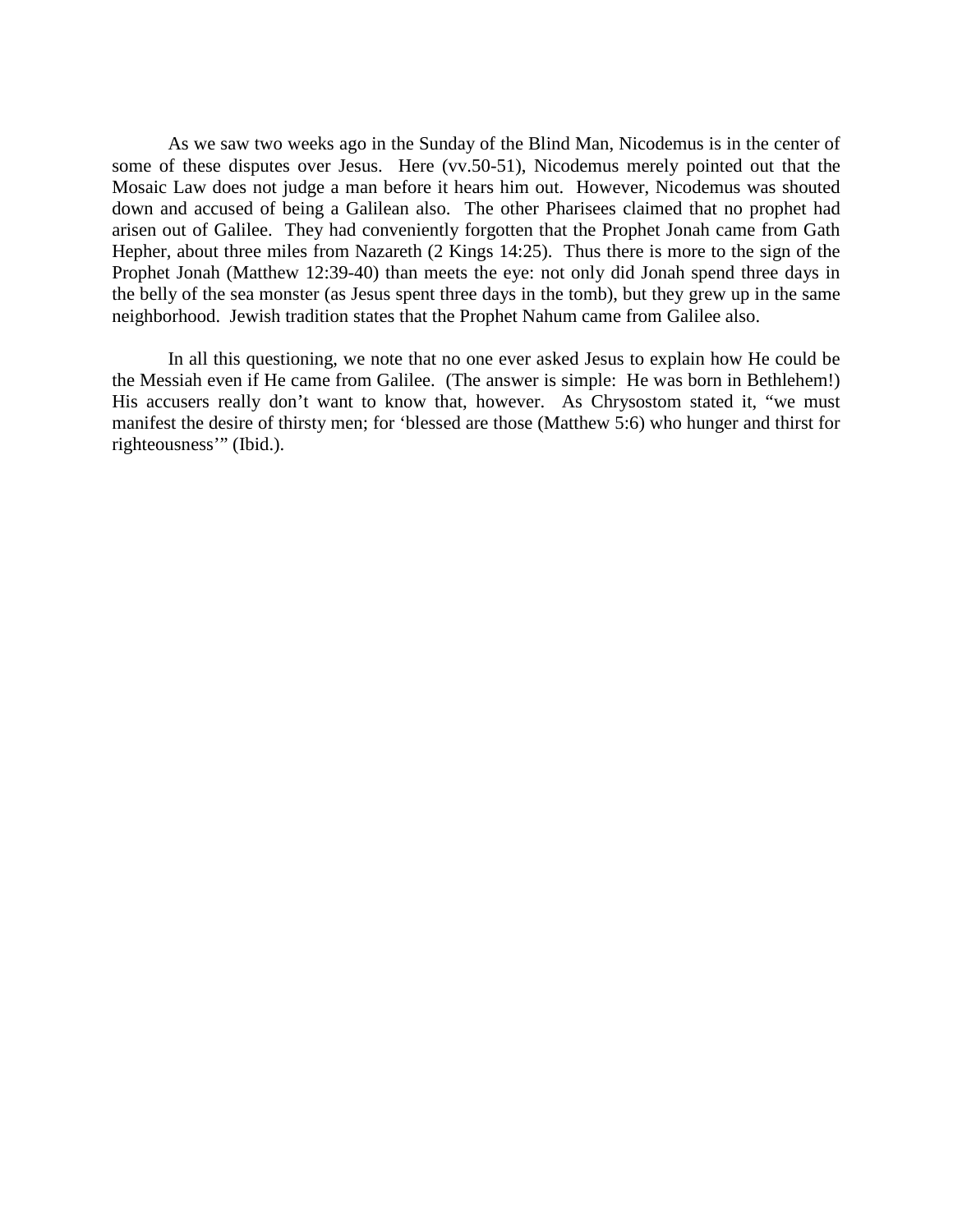# *THE DAY OF PENTECOST The Coming of the Holy Spirit*

**June 8, 2014 Revision F**

### **Epistle: Acts 2:1-11**

Today's Epistle lesson represents the fulfillment of the Old Testament Feast of Weeks and of some Old Testament prophecy.

#### **Old Testament Parables:**

Several Old Testament readings are used as parables of the coming of the Holy Spirit and are read as part of Great Vespers preceding Pentecost Sunday.

**Moses' Seventy Elders (Numbers 11:16-29):** The Lord had directed Moses to gather seventy elders to help him "bear the burden of the people." These Seventy were gathered around the Tabernacle when the Lord came down in the cloud. The Lord then took of the Spirit that was upon Moses and placed the same Spirit upon the Seventy. As this occurred, the Seventy prophesied, although they never did so again.

**The Spirit Poured out on All Flesh (Joel 2:23-32):** Joel prophesied concerning the coming of the Day of the Lord (Joel 2:1) where the earth will be judged with fire (v.3) using the imagery of an army of locusts (vv.4-11, 25). He called on the people to repent (vv.12-13) and perhaps the Lord will delay His judgment (v.14).

Yet the righteous have nothing to fear (vv.21-22); they will have plenty to eat, they will praise the Lord and they will never be put to shame (v.26). The Lord will pour out His Spirit on all flesh, even on the male and female servants (vv.28-29). The old men will dream dreams and the young men will see visions (v.28). Whoever calls on the Name of the Lord will be delivered  $(v.32)$ .

**A New Heart and Spirit for God's People (Ezekiel 36:23-27):** Ezekiel spoke at a time when Israel had profaned the Lord's Name among the Gentiles wherever they went (v.22). The Lord, Ezekiel said, was going to vindicate His Holy Name when He gathered His people from all nations and brought them into their own land (vv.23-24). We have a foretaste of this now in the Church. Having done this, the Lord gave His people a new heart and put a new Spirit within them, removing the heart of stone and replacing it with a heart of flesh (v.26). With the Lord's Spirit within them, they will be clean (v.25) and will walk in His statutes and observe His ordinances (v.27).

Copyright © Mark Kern 2011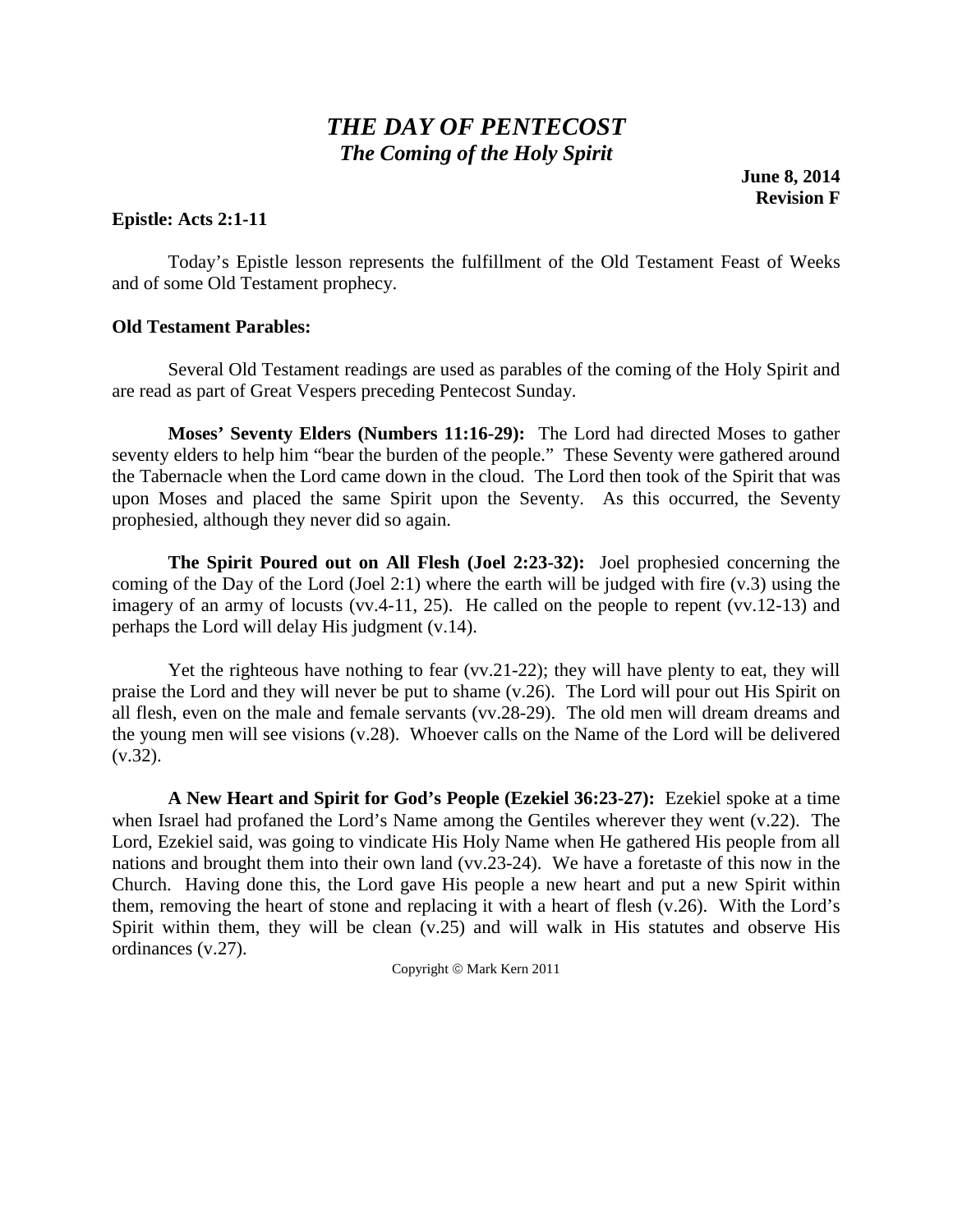### **The 120 Gather in the Upper Room**

As thousands of years of Old Testament history prepared the people of God for Pentecost, the three year public ministry of Jesus prepared His followers for Pentecost, as did the ten days of fasting and prayer in the upper room by the 120 (Acts 1:13-14).

The Day of Pentecost occurred on<sup>[1](#page-5-0)</sup> either the  $5<sup>th</sup>$ ,  $6<sup>th</sup>$ , or  $7<sup>th</sup>$  of Sivan depending on the sighting of the new moon to mark the beginning of the month. In the year 30 AD, this occurred on a Sunday, the first day of the week. Thus there were back-to-back Sabbaths; the weekly Sabbath followed by the Feast of Pentecost, which was also a Sabbath.

Gathered together at this time were the Twelve, most of the Seventy<sup>[2](#page-5-1)</sup>, the Women plus others totaling about 120 (Acts 1:15). They had been meeting in the upper room where the Twelve had eaten the Passover and Last Supper (Mark 14:15, Acts 1:13). Continuing in prayer and supplication, they were all with one accord in one place (Acts 1:14, 2:1).

Thus, the people we know were involved in the filling of the Holy Spirit at Pentecost were:

- The Twelve Apostles
- The Seventy Lesser Apostles
- The Eight Myrrh-Bearing Women

This leaves 30 others unaccounted for. Probably included among the unnamed 30 were:

- Joseph of Arimathea
- Nicodemus
- Simon the Leper
- Lazarus
- Simon of Cyrene and his sons Rufus and Alexander
- Zaccheus

All of these 120 people (Acts 1:15) were filled with the Holy Spirit. And all 120 received languages as of fire that were distributed and sat on each one of them We don't normally think of the Virgin Mary as receiving this gift of languages, but she was there also.

### **The Effect of the Giving of the Holy Spirit**

The pouring out of the Holy Spirit on Pentecost was something special. The reading for Pentecost Sunday Matins is John 20:19-23 where Jesus breathed on His disciples and said, "Receive the Holy Spirit." He then also gave them the authority to forgive sins. This occurred on the evening of the day He rose from the dead. The Twelve had just begun to believe He was raised; they needed the Holy Spirit to sort everything out. As Gregory of Nazianzus (4<sup>th</sup> Century) said, "He measured Himself out to them according to their capacity to receive Him"

<span id="page-5-0"></span> $1$  A month could have either 29 or 30 days. If both Nisan and Iyyar had 29 days, Pentecost fell on the 5th of Sivan. If both Nisan and Iyyar had 30 days, Pentecost was the 7th of Sivan. If one had 29, the other 30 days, Pentecost was the 6th of Sivan. See Unger, Bible Dictionary, p.356.

<span id="page-5-1"></span> $\frac{2}{3}$  Apollos, one of the Seventy, was absent since he didn't hear about the Holy Spirit until over 20 years later (Acts 18:25).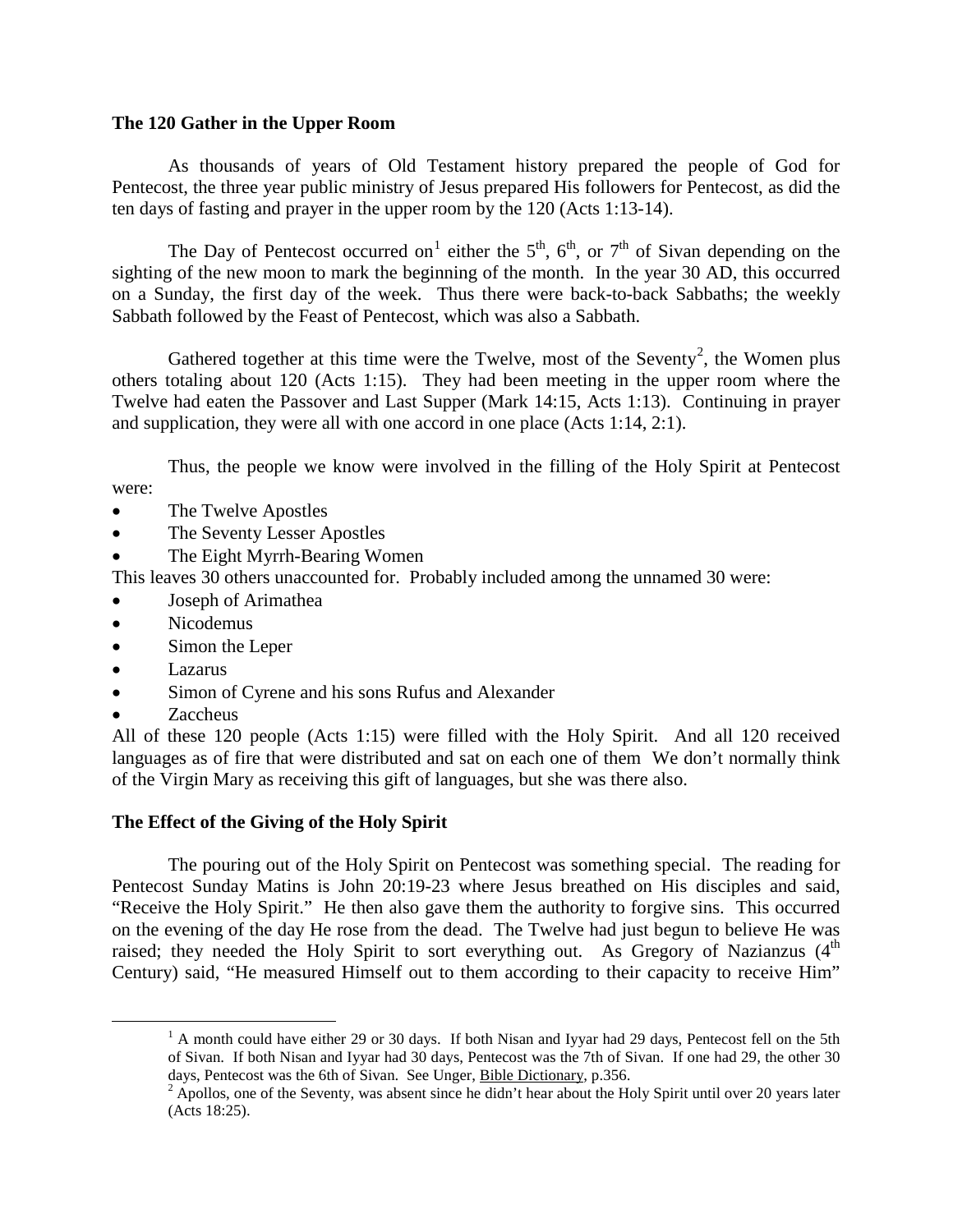(Fifth Theological Oration). In the 50 days leading up to Pentecost, the Spirit Himself began teaching the disciples.

John Chrysostom noted that Jesus' breathing on His disciples in the upper room (John 20:22) was not the same as the coming of the Holy Spirit at Pentecost. Otherwise He would not have needed to come. Chrysostom suggests that the breathing on them in the upper room was to prepare them for the main event (Homily lxxxvi on John 20).

Suddenly there came a sound from heaven like a rushing mighty wind and it filled the whole house where they were sitting (Acts 2:2). The sound was not just a wind blowing horizontally, but "from heaven." This calls to mind the pillar of cloud by day and pillar of fire by night that led Israel in the wilderness (Exodus 13:21-22). This is also reminiscent of the "strong East wind" that the Lord sent to divide the Red Sea for Moses (Exodus 14:21). It is perhaps no coincidence that the words for wind and spirit are the same in Hebrew (*ruach)* and Greek (*pneuma*).

Jerusalem was crowded for the two day Sabbath (where no work could be done) and the sound of this "wind" created a curiosity among the multitude of devout Jews in town for the feast (Acts 2:6). Sabbath Laws also restricted travel, so all these people were required to be in the locale where they were staying. The sound of the wind was localized to the house where the 120 were staying such that the multitude could easily pinpoint the source of the sound. They had come from Judea as well as from:

| Country           | Language                                       |
|-------------------|------------------------------------------------|
| Parthia           | Arsacid Pahlavi                                |
| Media             | Median                                         |
| Elam or Susiana   | Elamite                                        |
| Mesopotamia       | Sumerian, Akkadian                             |
| Egypt             | Coptic, Sahidic and Bohairic dialects          |
| Libya near Cyrene | <b>Berber Libu</b>                             |
| Crete             | Minoan, Eteocretan                             |
| Cappadocia        | Cappadocian: a Turkish dialect of Greek        |
| Pontus            | Pontic: a distinct form of Greek               |
| Asia              | Iawonic, <b>Iawolic</b> and <b>Doric</b> Greek |
| Phrygia           | Phrygian                                       |
| Pamphylia         | Pamphylian: isolated dialect of Greek          |
| Rome              | Latin                                          |
| Arabia            | Arabic                                         |

Many of these people stayed for about a year until the persecution following the martyrdom of Stephen scattered them (perhaps) back to where they came from.

Taking a closer look at the word "tongue", the Greek word that is usually translated tongue (*glossa*) means both the fleshly member of the human mouth and a language as being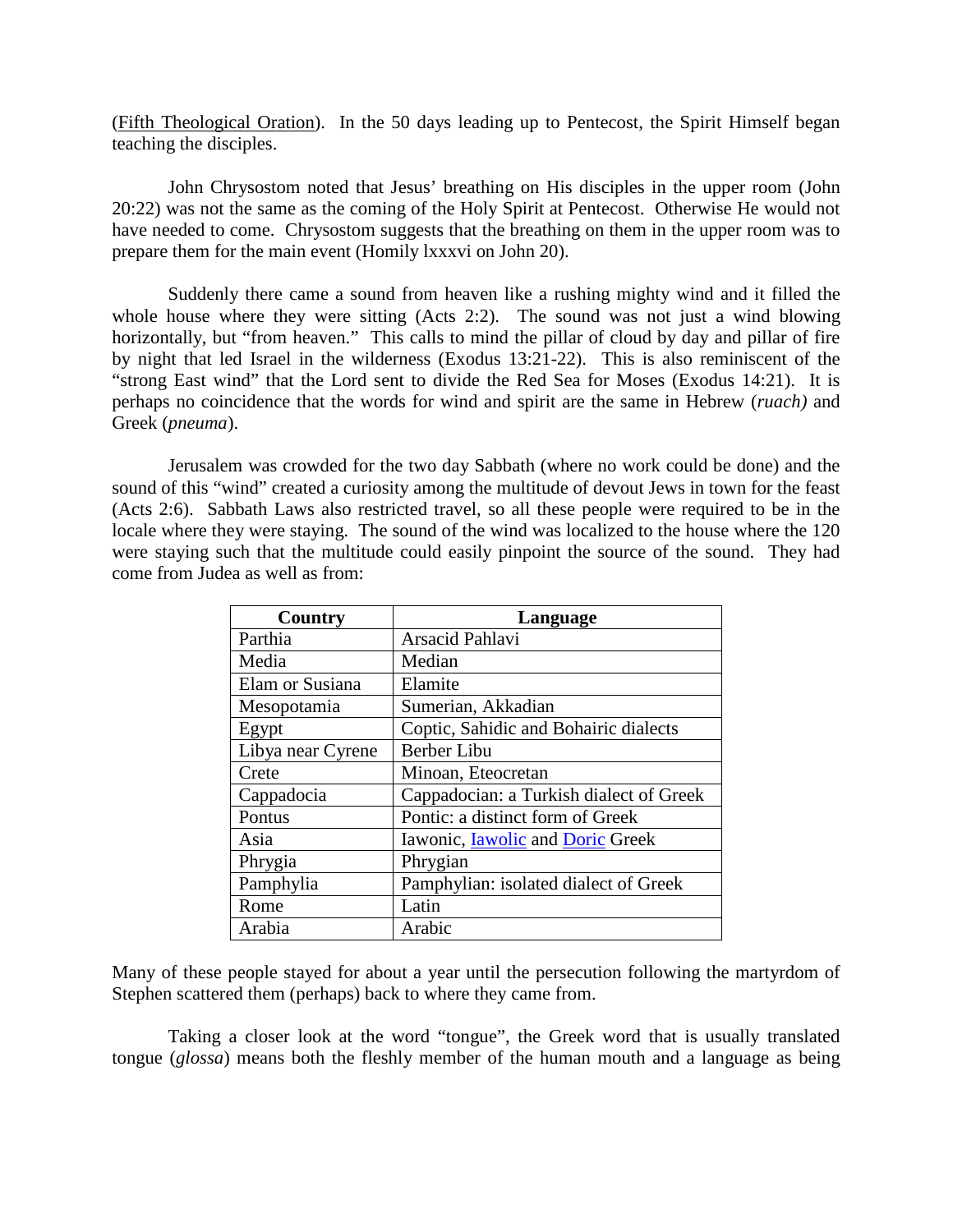controlled by the human tongue. Rufinus of Aquilea in his commentary on the Apostles' Creed stated $3$  that,

"After Pentecost, they were enabled to speak a variety of different languages such that they found no nation strange to them and no foreign speech beyond their comprehension".

So how did the speaking in tongues work? There was a miraculous aspect to it. They spoke so that others heard in their own languages, and they understood the languages others were speaking. Paul stated to the Corinthians that he spoke in languages (*tongues*) more than all of them (2 Corinthians 14:18). This was necessary for him. From the thirteen different languages mentioned in Acts 2:9-10, Paul evangelized people speaking seven of them on his various missionary journeys: i.e. people in Judea, Cappadocia, Pontus, Asia, Phrygia, Pamphylia and Rome as well as Crete where he left Titus (Titus 1:5). Thus Paul needed the Gift of Languages in order to do what he did. In the  $1<sup>st</sup>$  Century, the major use of the Gift of Tongues among the Apostles was for evangelism.

Cyril of Jerusalem wrote<sup>[4](#page-7-1)</sup> that the Apostles and the women received considerable wisdom. Included in this wisdom, they received was the Gift of Prophecy to understand all mysteries and knowledge (1 Corinthians 13:2).

"What teacher can be found so great as to teach men all at once things which they have not learned? So many years they learn grammar and other acts to speak only Greek well; nor yet do all speak this equally well. The Rhetorician perhaps succeeds in speaking well; and the Grammarian sometimes not well and the skillful Grammarian is still ignorant of the subjects of philosophy. But the Holy Spirit taught them many languages at once, languages which in all their life they never knew. This is in truth vast wisdom; this is power divine. What a contrast! Their long ignorance in time past compared to their sudden, complete and varied and unaccustomed exercise of these languages!"

For 120 people to fit into the upper room indicates that the house was fairly large and well-built. Access to upper rooms of houses or the roofs in general was by an outside staircase and also by a staircase from an inner courtyard. There was usually a railing around the edge of the first story roof (required by Law) such that people using the roof of the upper room wouldn't accidentally fall off (Deuteronomy 22:8). The edge of the first story roof, just behind the railing presented an ideal spot for Peter to address a large gathering of people, the eleven standing with him shoulder-to-shoulder (Acts 2:14).

When the multitude was attracted to the house by the sound of the "wind," they were confused, Cyril wrote<sup>[5](#page-7-2)</sup> that this was a second confusion in the same vein as that first evil one at Babel (Genesis 11:1-9). For in that confusion of tongues there was division of purpose because their thought was at enmity with God. But here, minds were restored and united, because the object of interest was godly (Catechetical Lecture xvii, 17). The confusion occurred because they recognized all or most as Galileans, but heard them speaking the language of their home

<span id="page-7-1"></span><span id="page-7-0"></span><sup>&</sup>lt;sup>3</sup> Rufinus, "A Commentary on the Apostles' Creed", 2, <u>Nicene and Post-Nicene Fathers</u>, v.3. <sup>4</sup> Cyril of Jerusalem, <u>Catechetical Lectures</u>, XVII, 16. <sup>5</sup> Cyril of Jerusalem, Catechetical Lectures, XVII, 17.

<span id="page-7-2"></span>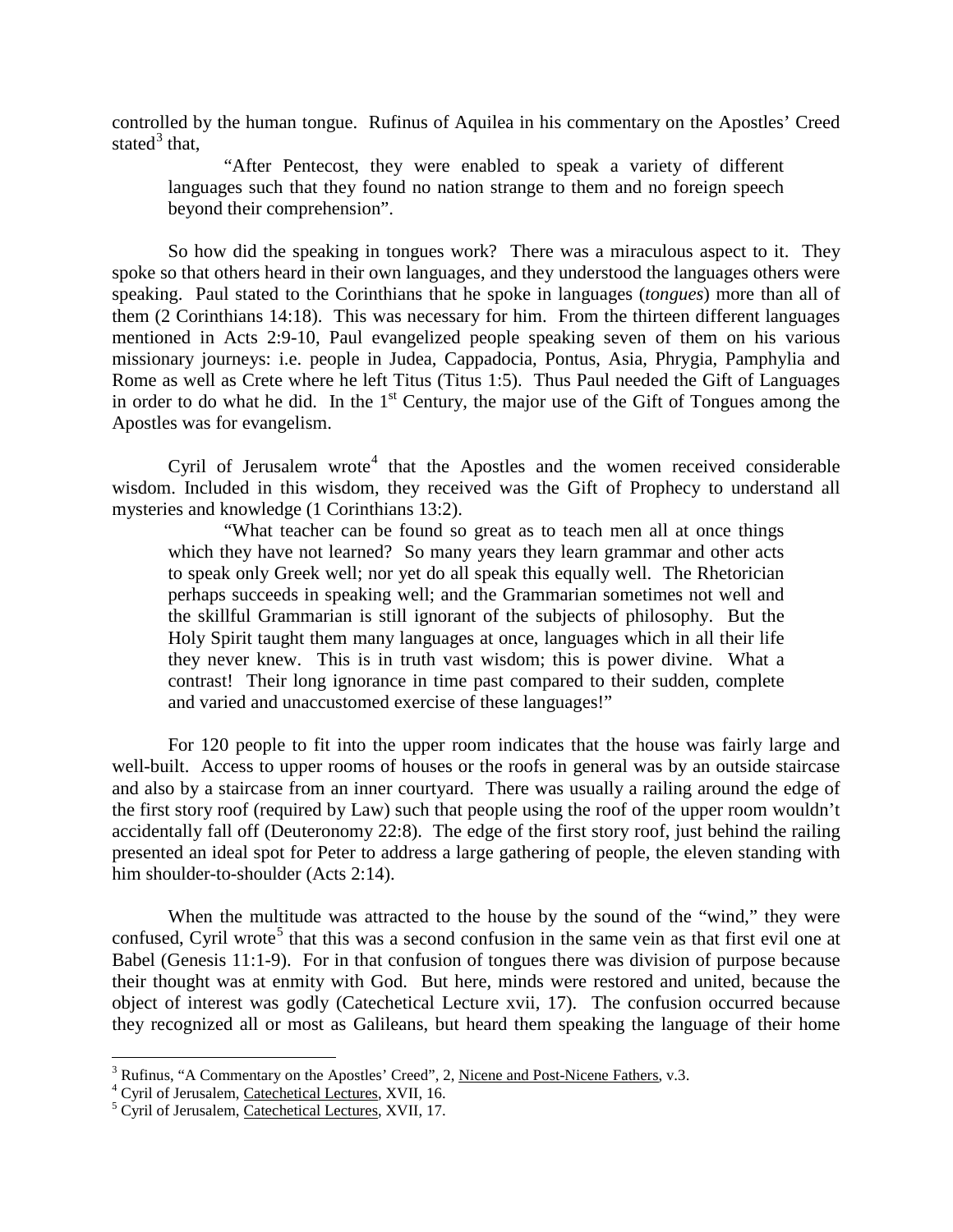country (Acts 2:6-7). The recognition as Galileans was easy: Galileans had a characteristic accent due to the way they pronounced (or mispronounced) some of the gutturals of the Hebrew alphabet (Mark 14:70). But for several thousand people (Acts 2:41) to hear 120 other people speak in at least 13 different languages (Acts 2:9-10) all at the same time presents a question of logistics. If we describe the "gift" in terms of Rufinus' and Cyril's statements, one person could have spoken while 3,000 different people heard the Word in 13 different languages. If this were the case, the "gift" would not be with the speaking but would be with the hearing. Thus there were likely multiple speakers.

The text states that when the sound from heaven came, "There appeared to them distributed languages (tongues), as of fire, and one sat upon each of them" (Acts 2:3). Thus, the Holy Women and the Virgin Mary, as well as the Seventy, received this gift also. Later on the same thing happened to Cornelius and the Gentiles (Acts 10:44-46).

John Chrysostom pointed out  $6$  that this occurred at the third hour or 9:00 a.m. This meant that it was broad daylight and the "fire" still stood out strongly in the sunlight, and at a distance so all 3,000 could see it.

As the multitude was both amazed and perplexed (v.12) and wondered what this meant, others mocked the 120 saying that they were drunk with new wine (v.13). Part of the Old Testament Pentecost liturgy was a new grain offering from the wheat harvest. This was done by offering two loaves of bread with some animal sacrifices and some recently fermented wine, called "new wine" (Leviticus 23:15-18). Thus, the mockers used the illustrations from the Pentecost liturgy to describe the 120: they appeared to the mockers to be drunk with some of the "new wine."

John Chrysostom stated<sup>[7](#page-8-1)</sup> that the wind and the fire were always couched in terms of "like" as". These physical phenomena were not the Holy Spirit, but indicated the presence of the Holy Spirit:

"Observe how it is always *like as*; and rightly so, that you may have no gross sensible notions of the Spirit. Also, *as of a rushing, mighty wind*; therefore it was not a wind*.* For when the Spirit was to be made known to John (the Baptist), then it came upon the head of Christ in the form of a dove. But now, when a whole multitude was to be converted, it is *like as of fire*. And it sat upon each of them. This means that it remained and rested upon them. For the sitting is significant of being settled and continuance".

If the languages rested on each of the 120 *like as of fire*, there was something visibly different, perhaps like the haloes or glowing spheres around the heads of the saints that are used in iconography. This may have been similar to Moses' face glowing after he spoke to God (Exodus 34:32-35, 2 Corinthians 3:13). And they each began to speak with other languages as the Spirit gave them utterance (Acts 2:4). The multitude heard the sound of the "wind;" they saw the glow of the "fire" that sat upon each of the 120; and they heard them speaking in their own languages the wonderful works of God (Acts 2:11). The multitude was both amazed and

<span id="page-8-0"></span> $^6$  John Chrysostom, Homilies on Acts, V.<br> $^7$  John Chrysostom, Homilies on Acts, IV.

<span id="page-8-1"></span>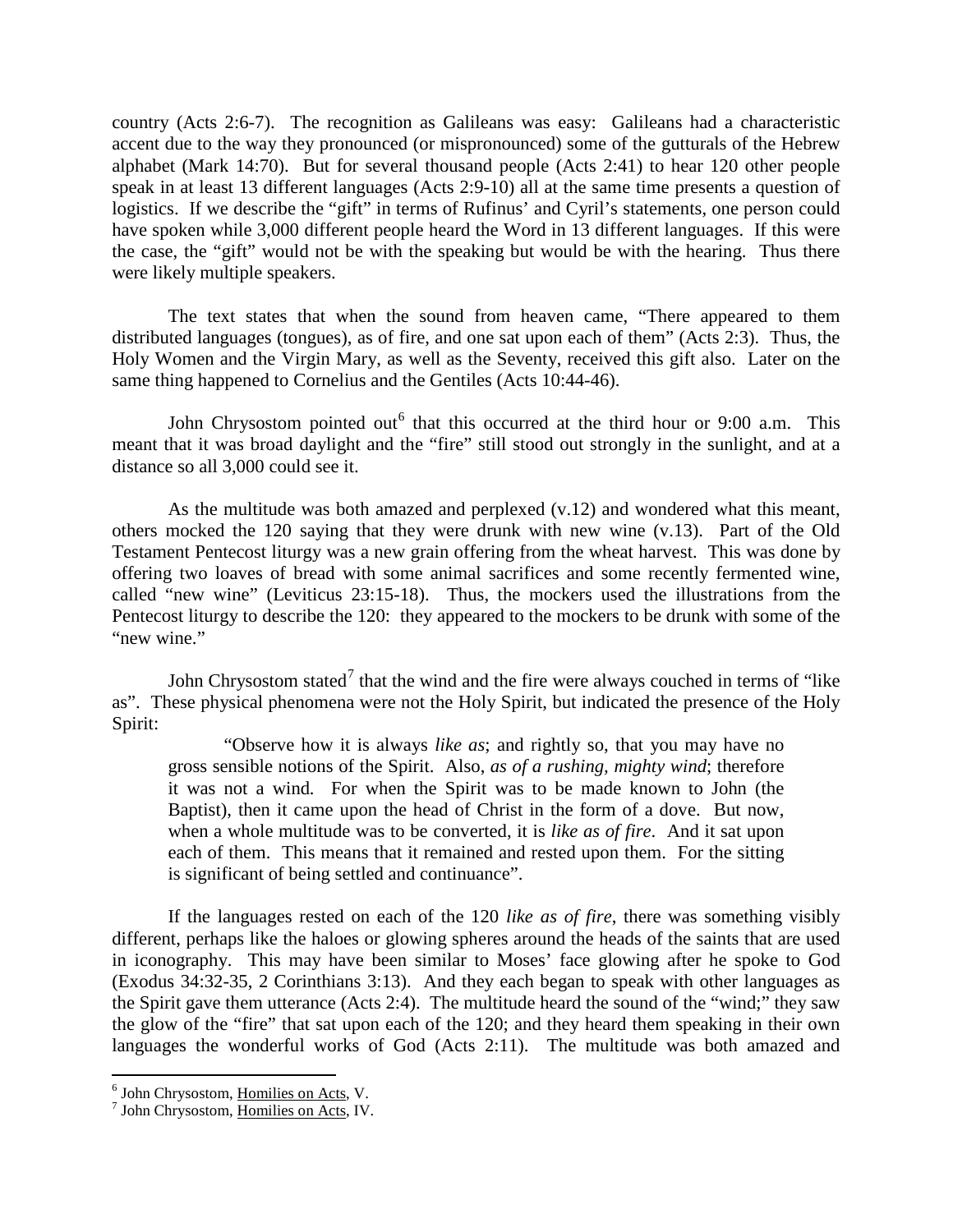confused at the same time (Acts 2:6-7). When Peter spoke to the crowd of 3,000 people, he quoted Joel 2:28-29 to describe what was happening: "I will pour My Spirit on all mankind. Your sons and daughters will prophesy..."

This speaking in languages may have appeared similar to the prophesy experienced by Moses' Seventy elders. That this prophesying was unusual behavior and quite noticeable can be seen from two of the seventy elders who were not at the tent of meeting. They began to prophesy in the camp such that Joshua suggested that Moses restrain them. Moses replied, "Would that all the Lord's people were prophets, that the Lord would put His Spirit upon them!" (Numbers 11:26-29).

King Saul experienced this "prophesying" on two separate occasions. The first time occurred just after the Prophet Samuel anointed him king. He met a group of prophets and "the Spirit of God came upon him mightily so that he prophesied among them. When all who knew him previously saw that he prophesied now with the prophets, the people said to one another, 'What has happened to the son of Kish? Is Saul also among the prophets?'" At this time God changed Saul's heart (1 Samuel 10:1-11).

The second time occurred while Saul was hunting down David to kill him. It was reported to Saul that David was with the Prophet Samuel at Ramah. Saul sent messengers three times to arrest David and bring him back. Each time the messengers came to Ramah, they began to prophesy along with the prophets who had Samuel presiding over them. And they returned to Saul empty handed. Finally Saul, himself, went to Ramah and he, too, prophesied all day long, prostrating himself and stripped to his loin cloth (1 Samuel 19:18-24).

In other cases, the Apostle John was "in the Spirit" on the Lord's Day (i.e. Sunday) when he received a vision (Revelation 1:10). Again, when he was "in the Spirit," he was taken to heaven to see future things (Revelation 4:1, 2). Peter was in a trance while he was praying and saw heaven opened (Acts 10:10). Similarly, Paul was praying in the Temple in Jerusalem when he was in a trance and saw Christ speaking to him (Acts 22:17-18).

From one of the Old Testament readings for Pentecost Vespers, the Prophet Joel had predicted this, "And it will come about after this that I will pour out My Spirit on all mankind. And your sons and daughters will prophesy; your old men will dream dreams; your young men will see visions. And even on the male and female servants I will pour out My Spirit in those days" (Joel 2:28-29). We note that the text from Joel says that they will prophesy, dream and see visions but not speak in languages. Yet Peter quoted Joel to describe what was happening (Acts 2:14-21). Thus the "prophesying" and the "speaking in languages" must refer to something very similar. This does not mean that the Gift of Languages and the Gift of Prophecy are the same thing. However, since "the testimony of Jesus is the spirit of prophecy" (Revelation 19:10), the speaking in languages at Pentecost telling of "the wonderful works of God" (Acts 2:11) can be called prophecy. For more discussions on Prophecy and its implications and uses, see the discussion for the Feast Day of Elijah, July  $20<sup>th</sup>$ .

The crowd of 3,000 was justifiably both amazed and perplexed at the same time wondering what was happening. This was a most unusual behavior and circumstances of events.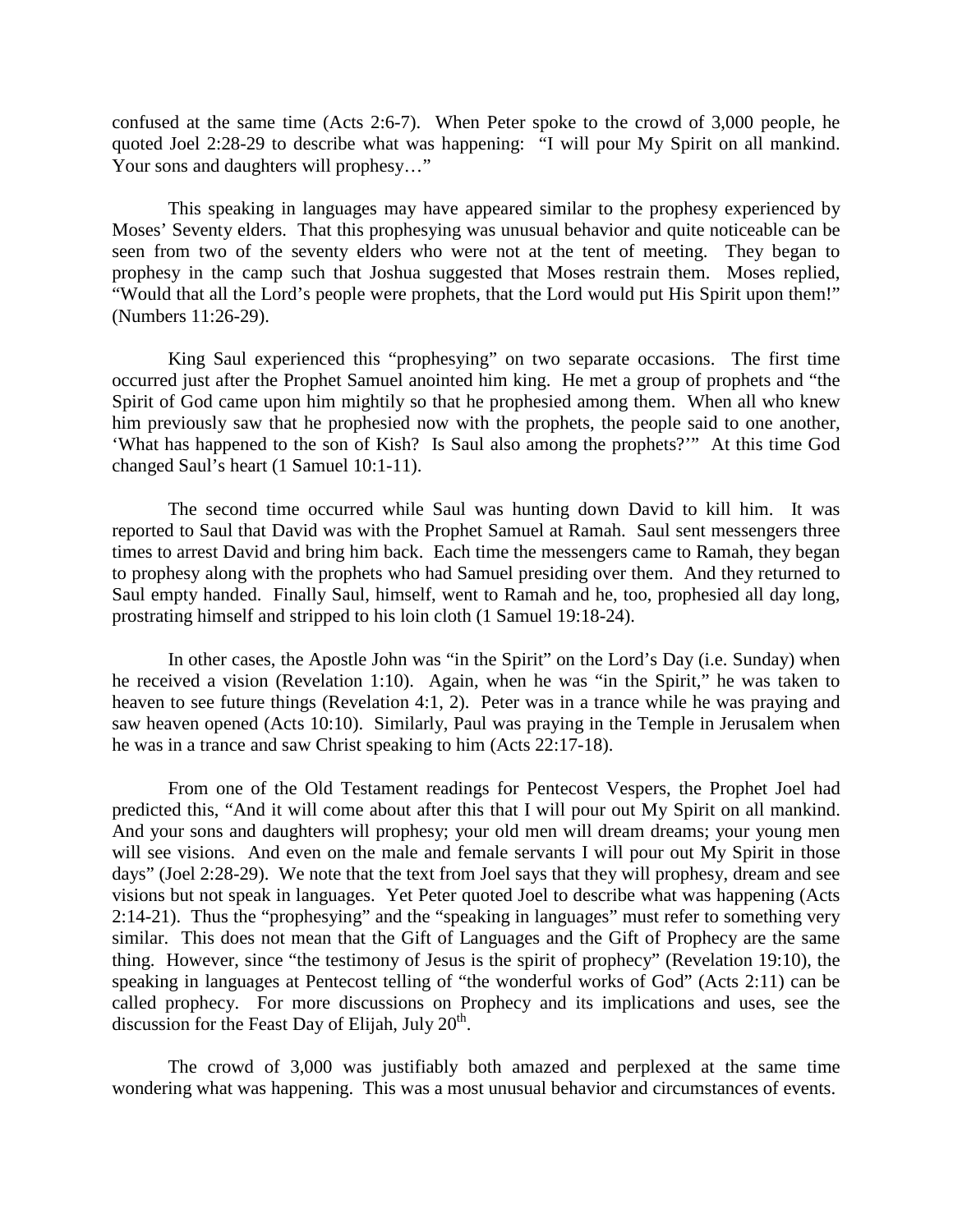Peter's reaction to the mockers on Pentecost was to confront them. They couldn't have gotten drunk because it was only 9:00 a.m., i.e. the third hour. (This implies that either the 120 had just concluded a Matins service or an all-night vigil.) Then Peter quoted the above passage from Joel 2:28 to explain what was happening (Acts 2:16-21); that is, the Holy Spirit was being poured out as Joel predicted. Peter further stated to them (Acts 2:17-36):

- They all knew Jesus of Nazareth, that He was attested by miracles, wonders and signs.
- By God's foreknowledge, He was lawlessly crucified.
- God raised Him up, since death couldn't hold Him.
- We (the 120) were all witnesses of this.
- Now that Jesus is exalted to the Right Hand of God, we have received from the Father the promise of the Holy Spirit.
- God has made this Jesus, whom you crucified, both Lord and Christ.

Hearing this, they were cut to the heart and asked what they should do. Peter said, "Repent and let every one of you be baptized in the Name of Jesus Christ for the remission of sins; and you shall receive the gift of the Holy Spirit. For the promise is to you and to your children, and to all who are afar off, as many as the Lord our God will call" (Acts 2:38-39). Three thousand souls were then added to their numbers.

John Chrysostom points out<sup>[8](#page-10-0)</sup> the tone of Peter's address as being one of gentleness and humility. He calls them "men of Judea" (Acts 2:14), "men of Israel" (Acts 2:22), "men and brothers" (Acts 2:29), "all the house of Israel" (Acts 2:36), and concludes with "the promise is to you and your children" (Acts 2:39).

## **Gift of Languages in the Worship Service**

In the mid 50's AD, another use of the Gift of Languages had developed in the Church of Corinth in the worship service. It is this use of the Gift of Tongues that began to develop in many Protestant Churches in the  $19<sup>th</sup>$  and  $20<sup>th</sup>$  Century.

Some of the Church of Corinth had the Gift of Languages that they received at Pentecost. One of these was the Bishop of Corinth, Silas, who traveled with Paul on the Second Missionary Journey when Paul and Silas founded the Church of Corinth. Silas had been one of the Seventy (Luke 10:1-20) and was in the Upper Room at Pentecost. He was also one of the leading brethren in the Church of Jerusalem (Acts 15:22) and was himself a prophet also (Acts 15:32) prior to the Second Missionary Journey. According to tradition, Peter and Paul met in Macedonia during the Second Missionary Journey and ordained Silas Bishop of Corinth prior to Paul's arrival there. We note Silas' arrival in Corinth with Timothy (Acts 18:5), but Paul is not recorded as leaving Corinth with Silas (Acts 18:18). Tradition lists Silas as the first Bishop of Corinth (Unger, Bible Dictionary, p. 1025).

In writing to the Corinthians about three years after founding the Church, Paul had to correct them in a number of matters, one of which was the use of the Gift of Languages.

<span id="page-10-0"></span> <sup>8</sup> John Chrysostom, Homilies on Acts, VII.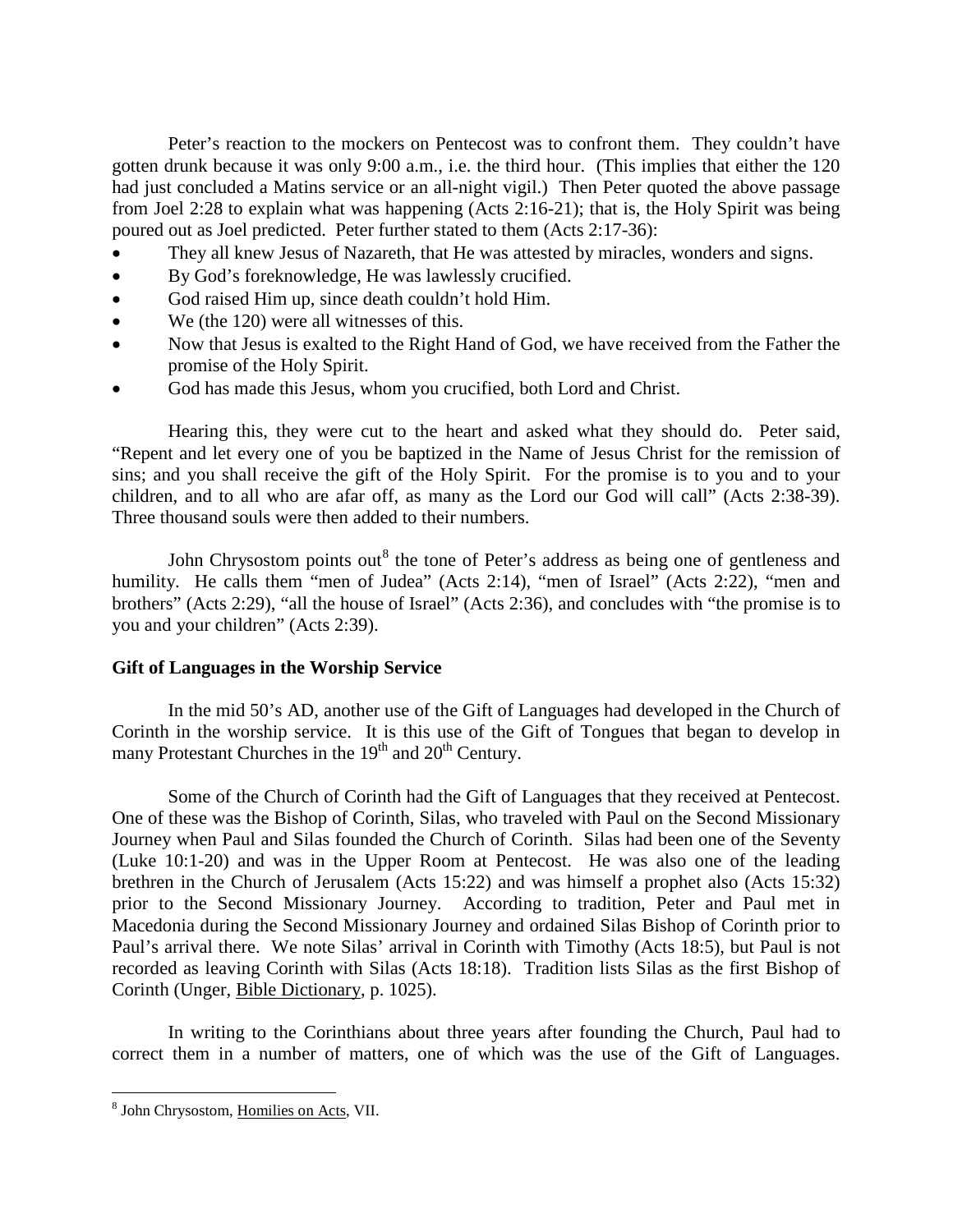Corinth's use of the Gift of Languages is somewhat unique and references to the Gift of Languages is rarely mentioned in the writings of the Church Fathers from the  $1<sup>st</sup>$  to the  $5<sup>th</sup>$ Centuries. Tertullian  $(2^{nd}$  Century), refers to the use of the Gift of Languages in an ecstasy or a rapture of having occurred over the course of history to produce psalms, visions and prayers (Against Marcion, V. viii). An example of an "ecstasy" producing a vision is the Apostle Paul at prayer in the Temple in Jerusalem: he was in a trance and saw Christ speaking to him (Acts 22:17-18). No mention of languages is made, but Paul was certainly in an "ecstatic" state. Tertullian implies that this has historically occurred privately, not in the public worship. Lack of reference by any of the Fathers to its use in the worship would lead one to conclude that the Gift of Languages was not of very widespread use in the worship. Miracles, Healing, Prophecy and other gifts are mentioned frequently by the Fathers, but not languages.

Paul's admonition to Corinth was aimed at getting them to focus on love (1 Corinthians 13:1ff) and on edifying the other members of the Body (1 Corinthians 14:1-19) rather than just edifying themselves (1 Corinthians 14:4). We sometimes misread Paul's letter to Corinth and assume all the Churches were like them. In fact, the Early Church worship was patterned after the Synagogue worship and had an organized format. Some of the Apostles wrote liturgies also, adapting the synagogue worship to focus on the things concerning Jesus. For example, James, the Lord's brother (and Bishop of Jerusalem) wrote a liturgy that still exists today. It's so long that it is rarely used, however. The Evangelist Mark (who evangelized Egypt) also wrote one that was used primarily by the Egyptian Church and the earliest manuscripts exist only in Coptic. (For the text of the Liturgies of James and Mark, see Roberts & Donaldson, Anti-Nicene Fathers, v.7). A liturgy is also attributed to Clement of Rome who was Bishop of Rome beginning c.67 AD.

Paul's comments to Corinth, "Let all things be done decently and in order" (1 Corinthians 14:40) fits hand-in-glove with the existence of a liturgy in the Early Church. The "disorder" at Corinth also contrasts with that among the 120 at Pentecost: "They were all with one accord in one place" (Acts 2:1). Paul continues: "If anyone speaks in a tongue (language), let there be two or at the most three, each in turn, and let one interpret. But if there is no interpreter, let him keep silent in Church, and let him speak to himself and to God" (1 Corinthians 14:28). "For God is not the author of confusion but of peace, as in all the Churches of the Saints" (1 Corinthians 14:33).

One significant aspect of the Gift of Languages at Pentecost was a sign for unbelievers (Acts 2:7, 8, 11, 12) that something special was happening. Similarly, Paul said the Gift of Languages was a sign for the Church at Corinth (1 Corinthians 14:22). It is not a "sign" for believers because they don't need a "sign" to know something special is happening. At Pentecost, Peter spoke up to interpret the sign. Without an interpreter in the Church of Corinth, Paul said, people will think they are out of their mind (1 Corinthians 14:23) just like people thought the 120 at Pentecost were drunk (Acts 2:12-15).

When Peter spoke up and explained what was happening (Acts 2:12-21), he acted as an interpreter to explain to the people that what they were seeing was the fulfillment of the prophecy of Joel, which the people would have had no other way of knowing. Similarly in Corinth; Paul said, "If you bless with the spirit (i.e. speak in tongues), how will he who occupies